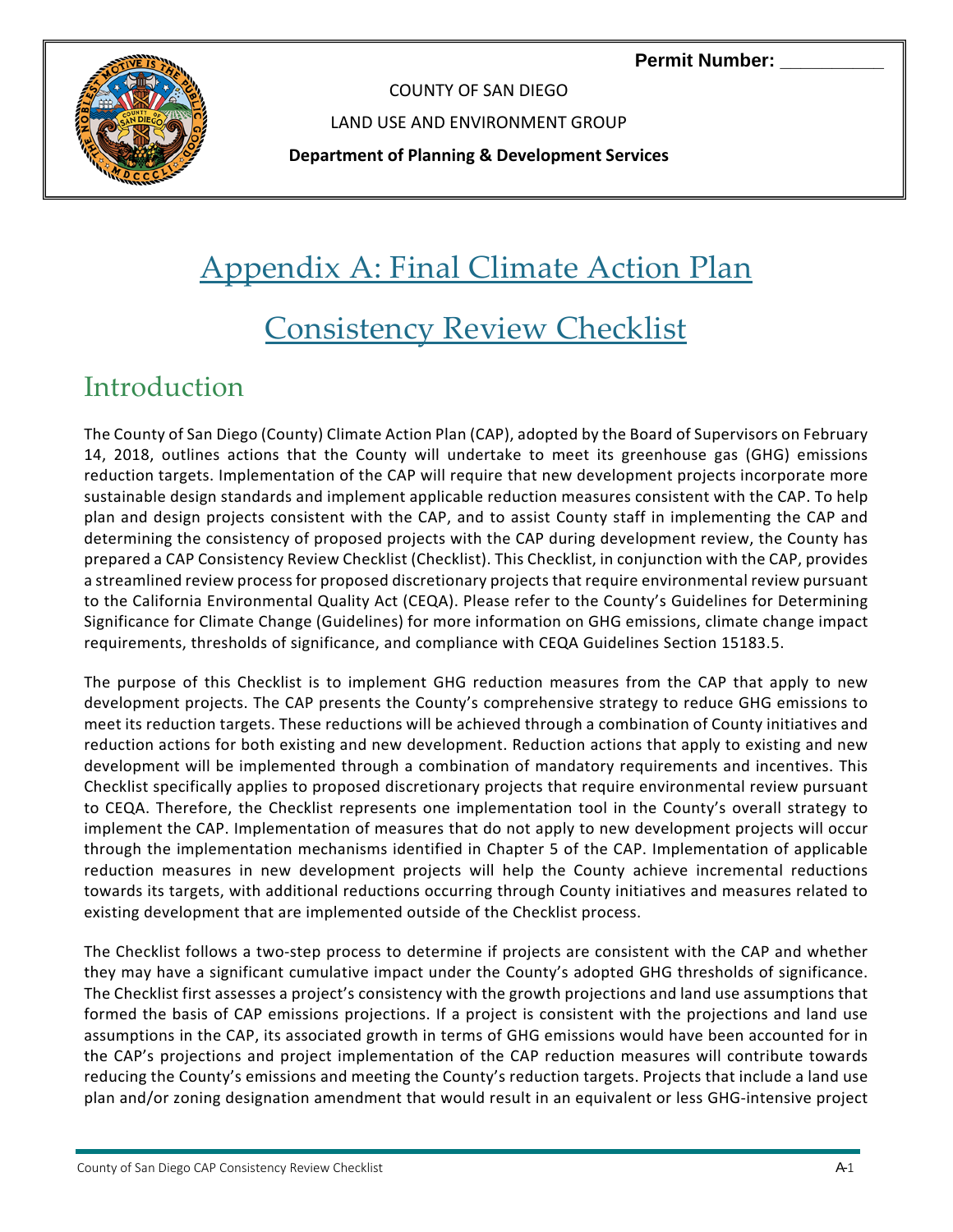when compared to existing designation, would also be within the projections assumed in the CAP. Projects responding in the affirmative to Step 1 questions can move forward to Step 2 of the Checklist. If a land use and/or zoning designation amendment results in a more GHG-intensive project, the project is required to demonstrate consistency with applicable CAP measures and offset the increase in emissions as described in the Guidelines. Step 2 of the Checklist contains the CAP GHG reduction measures that projects are required to implement to ensure compliance with the CAP. Implementation of these measures would ensure that new development is consistent with relevant CAP strategies and measures and will contribute towards achieving the identified GHG reduction targets. Projects that are consistent with the CAP, as determined using this Checklist, may rely on the CAP for the cumulative impacts analysis of GHG emissions under CEQA.

A project's incremental contribution to cumulative GHG emissions may be determined to not be cumulatively considerable if it is determined to be consistent with the CAP. As specified in the CEQA Guidelines, the mere existence of significant cumulative impacts caused by other projects alone shall not constitute substantial evidence that the project's incremental effects are "cumulatively considerable" (CCR, Title 14, Division 6, Chapter 3, Section 15064[h][4]). Projects requiring discretionary review that cannot demonstrate consistency with the CAP using this Checklist may have a cumulatively considerable contribution to a significant cumulative impact and would be required to prepare a separate, more detailed project‐level GHG analysis as part of the CEQA document prepared for the project.

## Checklist Applicability

This Checklist only applies to development projects that require discretionary review and are subject to environmental review (i.e., not statutorily or categorically exempt projects) pursuant to CEQA. Projects that are limited to ministerial review and approval (e.g., only building permits) would not be subject to the Checklist. The CAP contains other measures that, when implemented, would apply broadly to all ministerial and discretionary projects. These measures are included for discretionary projects in this Checklist, but could also apply more broadly once the County takes action to codify specific requirements or standards.

#### Checklist Procedures

General procedures for Checklist compliance and review are described below. Specific guidance is also provided under each of the questions under Steps 1 and 2 of the Checklist in subsequent pages.

- 1. The County's Department of Planning & Development Services (PDS) reviews development applications and makes determinations regarding environmental review requirements under CEQA. Procedures for CEQA can be found on the County's Process Guidance & Regulations/Statutes Homepage. The Director of PDS will determine whether environmental review is required, and if so, whether completion of the CAP Checklist is required for a proposed project or whether a separate project‐level GHG analysis is required.
- 2. The specific applicable requirements outlined in the Checklist shall be required as a condition of project approval.
- 3. The project must provide substantial evidence that demonstrates how the proposed project will implement each applicable Checklist requirement described herein to the satisfaction of the Director of PDS.
- 4. If a question in the Checklist is deemed not applicable (N/A) to a project, substantial evidence shall be provided to the satisfaction of the Director of PDS demonstrating why the Checklist item is not applicable. Feasibility of reduction measures for new projects was assessed in development of the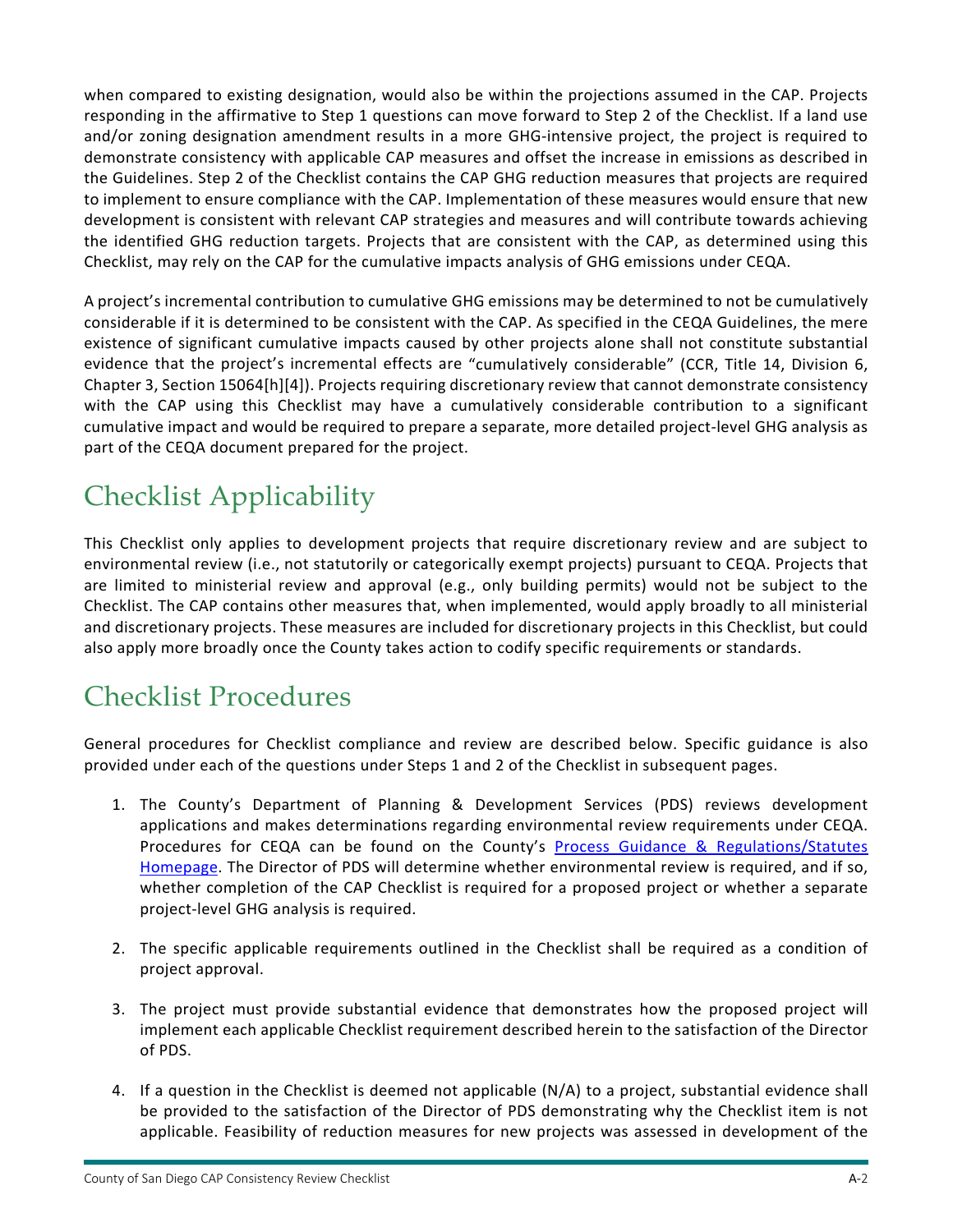CAP and measures determined to be feasible were incorporated into the Checklist. Therefore, it is expected that projects would have the ability to comply with all applicable Checklist measures.

5. Development projects requiring discretionary review that cannot demonstrate consistency with the CAP using this Checklist shall prepare a separate, project‐level GHG analysis as part of the CEQA document prepared for the project and may be required to prepare an Environmental Impact Report (EIR). Guidance for project‐specific GHG Technical Reports is outlined in the Report Format and Content Requirements for Climate Change document, provided under separate cover. The Report Format and Content Requirements document provides guidance on the outline and content of GHG analyses for discretionary projects processed by PDS that cannot show compliance with the CAP Checklist.

### Checklist Updates

The Guidelines and Checklist may be administratively updated by the County from time to time to comply with amendments to State laws or court directives, or to remove measures that may become mandatory through future updates to State or local codes. Administrative revisions to the Guidelines and Checklist will be limited to changes that do not trigger a subsequent EIR or a supplement to the SEIR for the CAP pursuant to CEQA Guidelines Section 15162. Administrative revisions, as described above, will not require approval by the Board of Supervisors (Board). All other changes to the Guidelines and Checklist require Board approval.

Comprehensive updates to the Guidelines and Checklist will be coordinated with each CAP update (i.e., every five years beginning in 2025) and would require Board approval. Future updates of the CAP, Guidelines, and Checklist shall comply with CEQA.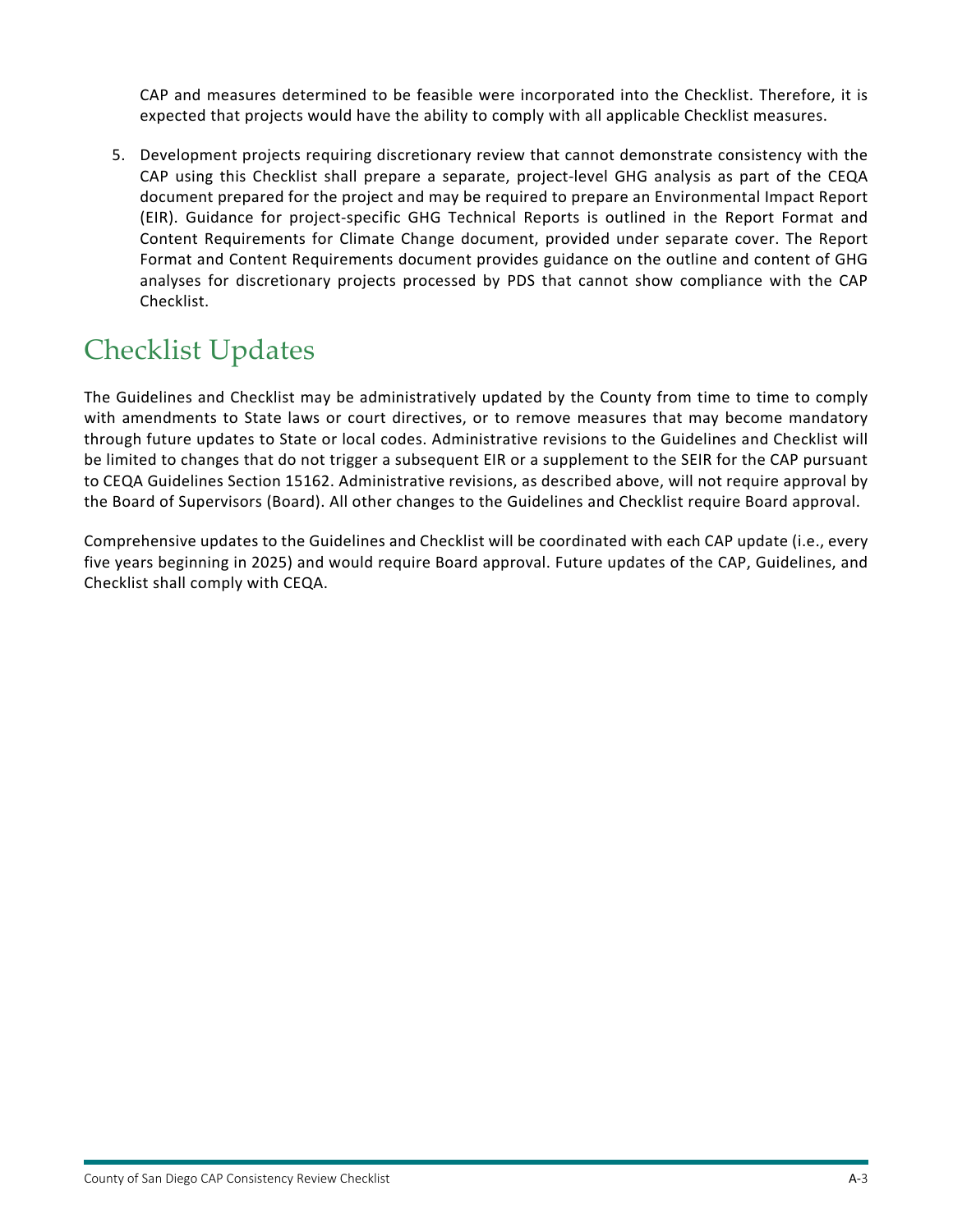| <b>Application Information</b>                                                                                                                                                                                          |                   |
|-------------------------------------------------------------------------------------------------------------------------------------------------------------------------------------------------------------------------|-------------------|
| Contact Information                                                                                                                                                                                                     |                   |
| Project No. and Name:<br>Property Address and<br>APN:                                                                                                                                                                   |                   |
| Applicant Name and Co.:                                                                                                                                                                                                 |                   |
| Contact Phone:                                                                                                                                                                                                          | Contact Email:    |
| Was a consultant retained to complete this checklist?<br>$\Box$ Yes $\Box$ No<br>If Yes, complete the following:                                                                                                        |                   |
| <b>Consultant Name:</b>                                                                                                                                                                                                 | Contact<br>Phone: |
| Company Name:                                                                                                                                                                                                           | Contact Email:    |
| Project Information                                                                                                                                                                                                     |                   |
| 1. What is the size of the project site (acres [gross and net])?                                                                                                                                                        |                   |
| 2. Identify all applicable proposed land uses (indicate square footage [gross and net]):                                                                                                                                |                   |
| $\Box$ Residential (indicate # of single-family dwelling units):                                                                                                                                                        |                   |
| $\Box$ Residential (indicate # of multi-family dwelling units):                                                                                                                                                         |                   |
| $\Box$ Commercial (indicate total square footage [gross and net]):                                                                                                                                                      |                   |
| $\Box$ Industrial (indicate total square footage [gross and net]):                                                                                                                                                      |                   |
| $\Box$ Agricultural (indicate total acreage [gross and net]):                                                                                                                                                           |                   |
| $\Box$ Other (describe):                                                                                                                                                                                                |                   |
| 3. Provide a description of the project proposed. This description should match the project description used for the<br>CEQA document. The description may be attached to the Checklist if there are space constraints. |                   |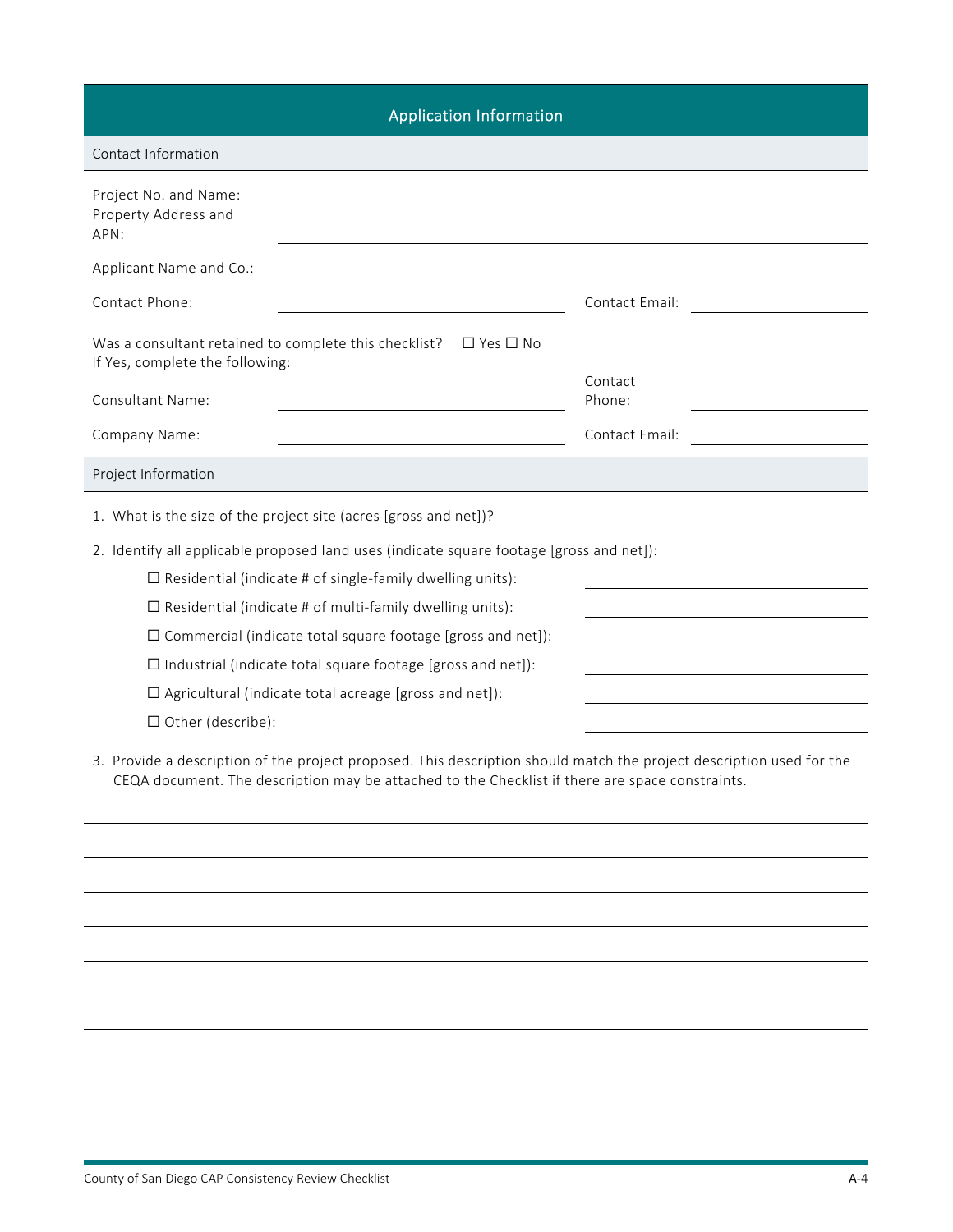# CAP Consistency Checklist Questions

#### Step 1: Land Use Consistency

For projects that are subject to CAP consistency review, the first step in determining consistency is to assess the project's consistency with the growth projections used in the development of the CAP. This section allows the County to determine a project's consistency with the land use assumptions used in the CAP.

| Step 1: Land Use Consistency                                                                                                                  |     |     |
|-----------------------------------------------------------------------------------------------------------------------------------------------|-----|-----|
| Checklist Item<br>(Check the appropriate box and provide explanation and supporting documentation for your answer)                            | Yes | No. |
| Is the proposed project consistent with the existing General Plan regional category, land use designations,<br>1.<br>and zoning designations? |     |     |
| If "Yes," provide substantiation below and then proceed to Step 2 (CAP Measures Consistency) of the<br>Checklist.                             |     |     |
| If "No," proceed to question 2 below.                                                                                                         |     |     |
| Project Detail:                                                                                                                               |     |     |

\_\_\_\_\_\_\_\_\_\_\_\_\_\_\_\_\_\_\_\_\_\_\_\_\_\_\_\_\_\_\_\_\_\_\_\_\_\_\_\_\_\_\_\_\_\_\_\_\_\_\_\_\_\_\_\_\_\_\_\_\_\_\_\_\_\_\_\_\_\_\_\_\_\_\_\_\_\_\_\_\_\_\_\_\_\_\_\_\_\_\_\_\_\_\_\_\_\_\_\_\_\_\_\_\_\_\_\_\_ \_\_\_\_\_\_\_\_\_\_\_\_\_\_\_\_\_\_\_\_\_\_\_\_\_\_\_\_\_\_\_\_\_\_\_\_\_\_\_\_\_\_\_\_\_\_\_\_\_\_\_\_\_\_\_\_\_\_\_\_\_\_\_\_\_\_\_\_\_\_\_\_\_\_\_\_\_\_\_\_\_\_\_\_\_\_\_\_\_\_\_\_\_\_\_\_\_\_\_\_\_\_\_\_\_\_\_\_\_ \_\_\_\_\_\_\_\_\_\_\_\_\_\_\_\_\_\_\_\_\_\_\_\_\_\_\_\_\_\_\_\_\_\_\_\_\_\_\_\_\_\_\_\_\_\_\_\_\_\_\_\_\_\_\_\_\_\_\_\_\_\_\_\_\_\_\_\_\_\_\_\_\_\_\_\_\_\_\_\_\_\_\_\_\_\_\_\_\_\_\_\_\_\_\_\_\_\_\_\_\_\_\_\_\_\_\_\_\_ \_\_\_\_\_\_\_\_\_\_\_\_\_\_\_\_\_\_\_\_\_\_\_\_\_\_\_\_\_\_\_\_\_\_\_\_\_\_\_\_\_\_\_\_\_\_\_\_\_\_\_\_\_\_\_\_\_\_\_\_\_\_\_\_\_\_\_\_\_\_\_\_\_\_\_\_\_\_\_\_\_\_\_\_\_\_\_\_\_\_\_\_\_\_\_\_\_\_\_\_\_\_\_\_\_\_\_\_\_ \_\_\_\_\_\_\_\_\_\_\_\_\_\_\_\_\_\_\_\_\_\_\_\_\_\_\_\_\_\_\_\_\_\_\_\_\_\_\_\_\_\_\_\_\_\_\_\_\_\_\_\_\_\_\_\_\_\_\_\_\_\_\_\_\_\_\_\_\_\_\_\_\_\_\_\_\_\_\_\_\_\_\_\_\_\_\_\_\_\_\_\_\_\_\_\_\_\_\_\_\_\_\_\_\_\_\_\_\_

Please substantiate how the project satisfies question 1.

| 2. Does the project include a land use element and/or zoning designation amendment that would result in an<br>equivalent or less GHG-intensive project when compared to the existing designations?                                                                                                                                                                                                                                                                                                                                                                                                                                                                                                                                                                                                                                                                                                                                                                                                                       |  |
|--------------------------------------------------------------------------------------------------------------------------------------------------------------------------------------------------------------------------------------------------------------------------------------------------------------------------------------------------------------------------------------------------------------------------------------------------------------------------------------------------------------------------------------------------------------------------------------------------------------------------------------------------------------------------------------------------------------------------------------------------------------------------------------------------------------------------------------------------------------------------------------------------------------------------------------------------------------------------------------------------------------------------|--|
| If "Yes," the project must provide estimated project GHG emissions under both existing and proposed<br>designation(s) for comparison to substantiate the response and proceed to Step 2 (CAP Measures<br>Consistency) of the Checklist.                                                                                                                                                                                                                                                                                                                                                                                                                                                                                                                                                                                                                                                                                                                                                                                  |  |
| If "No," (i.e., the project proposes an increase in density or intensity above that which is allowed under<br>existing General Plan designations and consequently would not result in an equivalent or less GHG-intensive<br>project when compared to the existing designations), the project must prepare a separate, more detailed<br>project-level GHG analysis. As outlined in the County's Guidelines for Determining Significance for Climate<br>Change and Report Format and Content Requirements for Climate Change, this analysis must demonstrate<br>how the project would offset the increase in GHG emissions over the existing designations or baseline<br>conditions. The project must also incorporate each of the CAP measures identified in Step 2 to mitigate<br>cumulative GHG emissions impacts. Proceed and complete a separate project-specific GHG analysis and Step<br>2 of the Checklist. Refer to Section 4 of the County's Guidelines for procedures on analyzing General Plan<br>Amendments. |  |

\_\_\_\_\_\_\_\_\_\_\_\_\_\_\_\_\_\_\_\_\_\_\_\_\_\_\_\_\_\_\_\_\_\_\_\_\_\_\_\_\_\_\_\_\_\_\_\_\_\_\_\_\_\_\_\_\_\_\_\_\_\_\_\_\_\_\_\_\_\_\_\_\_\_\_\_\_\_\_\_\_\_\_\_\_\_\_\_\_\_\_\_\_\_\_\_\_\_\_\_\_\_\_\_\_\_\_\_\_ \_\_\_\_\_\_\_\_\_\_\_\_\_\_\_\_\_\_\_\_\_\_\_\_\_\_\_\_\_\_\_\_\_\_\_\_\_\_\_\_\_\_\_\_\_\_\_\_\_\_\_\_\_\_\_\_\_\_\_\_\_\_\_\_\_\_\_\_\_\_\_\_\_\_\_\_\_\_\_\_\_\_\_\_\_\_\_\_\_\_\_\_\_\_\_\_\_\_\_\_\_\_\_\_\_\_\_\_\_ \_\_\_\_\_\_\_\_\_\_\_\_\_\_\_\_\_\_\_\_\_\_\_\_\_\_\_\_\_\_\_\_\_\_\_\_\_\_\_\_\_\_\_\_\_\_\_\_\_\_\_\_\_\_\_\_\_\_\_\_\_\_\_\_\_\_\_\_\_\_\_\_\_\_\_\_\_\_\_\_\_\_\_\_\_\_\_\_\_\_\_\_\_\_\_\_\_\_\_\_\_\_\_\_\_\_\_\_\_ \_\_\_\_\_\_\_\_\_\_\_\_\_\_\_\_\_\_\_\_\_\_\_\_\_\_\_\_\_\_\_\_\_\_\_\_\_\_\_\_\_\_\_\_\_\_\_\_\_\_\_\_\_\_\_\_\_\_\_\_\_\_\_\_\_\_\_\_\_\_\_\_\_\_\_\_\_\_\_\_\_\_\_\_\_\_\_\_\_\_\_\_\_\_\_\_\_\_\_\_\_\_\_\_\_\_\_\_\_ \_\_\_\_\_\_\_\_\_\_\_\_\_\_\_\_\_\_\_\_\_\_\_\_\_\_\_\_\_\_\_\_\_\_\_\_\_\_\_\_\_\_\_\_\_\_\_\_\_\_\_\_\_\_\_\_\_\_\_\_\_\_\_\_\_\_\_\_\_\_\_\_\_\_\_\_\_\_\_\_\_\_\_\_\_\_\_\_\_\_\_\_\_\_\_\_\_\_\_\_\_\_\_\_\_\_\_\_\_ \_\_\_\_\_\_\_\_\_\_\_\_\_\_\_\_\_\_\_\_\_\_\_\_\_\_\_\_\_\_\_\_\_\_\_\_\_\_\_\_\_\_\_\_\_\_\_\_\_\_\_\_\_\_\_\_\_\_\_\_\_\_\_\_\_\_\_\_\_\_\_\_\_\_\_\_\_\_\_\_\_\_\_\_\_\_\_\_\_\_\_\_\_\_\_\_\_\_\_\_\_\_\_\_\_\_\_\_\_

#### Project Detail:

Please substantiate how the project satisfies question 2.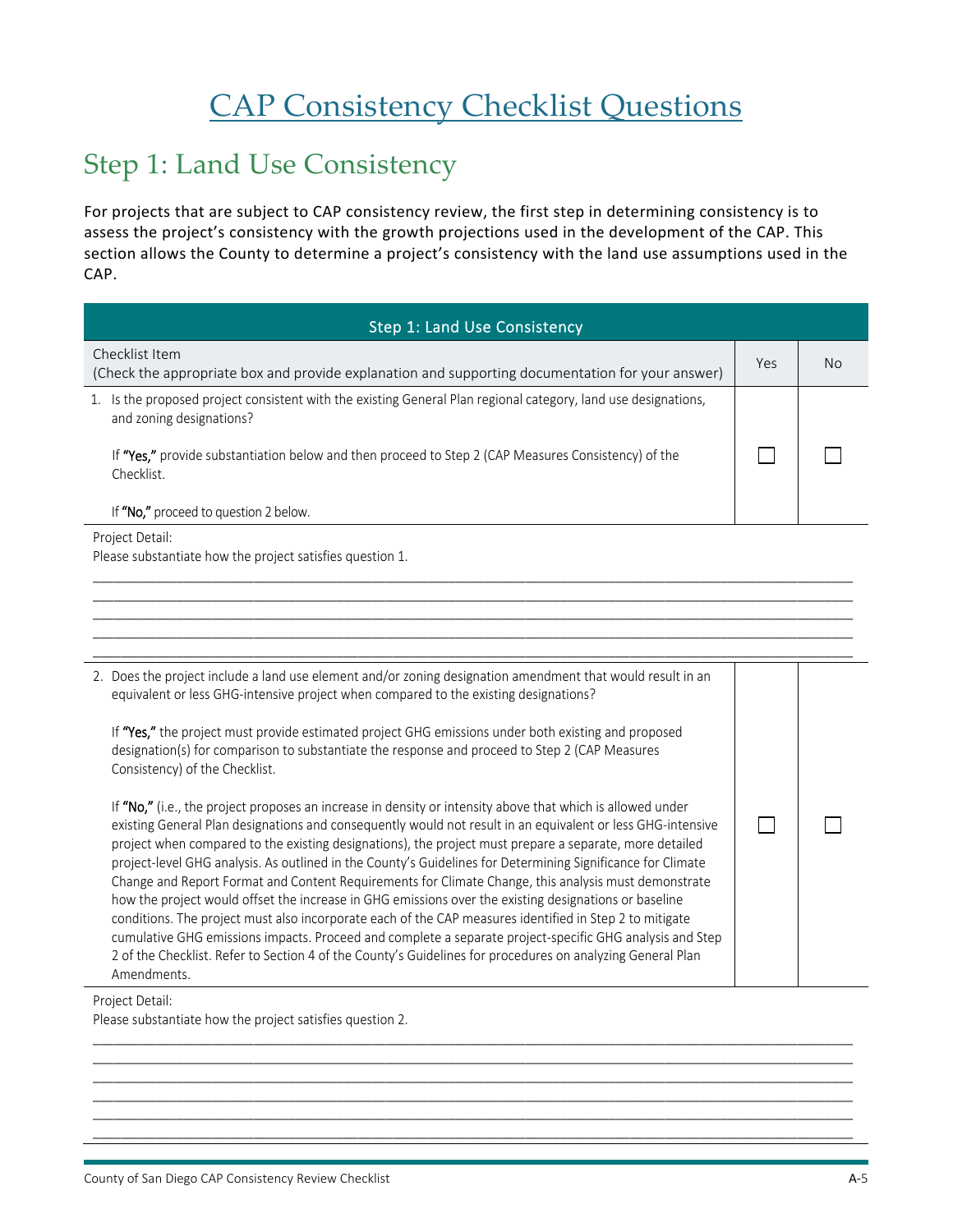### Step 2: CAP Measures Consistency

The second step of the CAP consistency review is to review and evaluate a project's consistency with the applicable measures of the CAP. Each checklist item is associated with a specific GHG reduction measure(s) in the County CAP.

| <b>Step 2: CAP Measures Consistency</b>                                                                                                                                                                                                                                                                                                                                                                                                                                                                                                                                                                                                                                                                                                                                                                                                                                                                                                                                                                                                                                                                                                                                                                                                                                                                                              |                         |     |           |     |
|--------------------------------------------------------------------------------------------------------------------------------------------------------------------------------------------------------------------------------------------------------------------------------------------------------------------------------------------------------------------------------------------------------------------------------------------------------------------------------------------------------------------------------------------------------------------------------------------------------------------------------------------------------------------------------------------------------------------------------------------------------------------------------------------------------------------------------------------------------------------------------------------------------------------------------------------------------------------------------------------------------------------------------------------------------------------------------------------------------------------------------------------------------------------------------------------------------------------------------------------------------------------------------------------------------------------------------------|-------------------------|-----|-----------|-----|
| Checklist Item<br>(Check the appropriate box and provide an explanation for your answer)                                                                                                                                                                                                                                                                                                                                                                                                                                                                                                                                                                                                                                                                                                                                                                                                                                                                                                                                                                                                                                                                                                                                                                                                                                             | CAP<br>Measure          | Yes | <b>No</b> | N/A |
| <b>Step 2A: Project Operations</b><br>(All projects with an operational component must fill out this portion of the Checklist)                                                                                                                                                                                                                                                                                                                                                                                                                                                                                                                                                                                                                                                                                                                                                                                                                                                                                                                                                                                                                                                                                                                                                                                                       |                         |     |           |     |
| <b>Reducing Vehicle Miles Traveled</b>                                                                                                                                                                                                                                                                                                                                                                                                                                                                                                                                                                                                                                                                                                                                                                                                                                                                                                                                                                                                                                                                                                                                                                                                                                                                                               |                         |     |           |     |
| 1a. Reducing Vehicle Miles Traveled                                                                                                                                                                                                                                                                                                                                                                                                                                                                                                                                                                                                                                                                                                                                                                                                                                                                                                                                                                                                                                                                                                                                                                                                                                                                                                  |                         |     |           |     |
| Non-Residential: For non-residential projects with anticipated tenant-<br>occupants of 25 or more, will the project achieve a 15% reduction in<br>emissions from commute vehicle miles traveled (VMT), and commit to<br>monitoring and reporting results to demonstrate on-going compliance? VMT<br>reduction may be achieved through a combination of Transportation Demand<br>Management (TDM) and parking strategies, as long as the 15% reduction can<br>be substantiated.<br>VMT reduction actions though TDM may include, but are not limited to:<br>$\Box$ Telecommuting<br>$\Box$ Car Sharing<br>□ Shuttle Service<br>$\Box$ Carpools<br>$\Box$ Vanpools<br>□ Bicycle Parking Facilities<br>$\Box$ Transit Subsidies<br>Shared and reduced parking strategies may include, but are not limited to: $1$<br>$\square$ Shared parking facilities<br>□ Carpool/vanpool-only parking spaces<br>$\square$ Shuttle facilities<br>□ Electric Vehicle-only parking spaces<br>The project may incorporate the measures listed above, and propose<br>additional trip reduction measures, as long as a 15% reduction in emissions<br>from commute VMT can be demonstrated through substantial evidence.<br>Check "N/A" if the project is a residential project or if the project would not<br>accommodate more than 25 tenant-occupants. | $T-2.2$ and $T-$<br>2.4 |     |           |     |

\_\_\_\_\_\_\_\_\_\_\_\_\_\_\_\_\_\_\_\_\_\_\_\_\_\_\_\_\_\_\_\_\_\_\_\_\_\_\_\_\_\_\_\_\_\_\_\_\_\_\_\_\_\_\_\_\_\_\_\_\_\_\_\_\_\_\_\_\_\_\_\_\_\_\_\_\_\_\_\_\_\_\_\_\_\_\_\_\_\_\_\_\_\_\_\_\_\_\_\_\_\_\_\_\_\_\_\_\_ \_\_\_\_\_\_\_\_\_\_\_\_\_\_\_\_\_\_\_\_\_\_\_\_\_\_\_\_\_\_\_\_\_\_\_\_\_\_\_\_\_\_\_\_\_\_\_\_\_\_\_\_\_\_\_\_\_\_\_\_\_\_\_\_\_\_\_\_\_\_\_\_\_\_\_\_\_\_\_\_\_\_\_\_\_\_\_\_\_\_\_\_\_\_\_\_\_\_\_\_\_\_\_\_\_\_\_\_\_ \_\_\_\_\_\_\_\_\_\_\_\_\_\_\_\_\_\_\_\_\_\_\_\_\_\_\_\_\_\_\_\_\_\_\_\_\_\_\_\_\_\_\_\_\_\_\_\_\_\_\_\_\_\_\_\_\_\_\_\_\_\_\_\_\_\_\_\_\_\_\_\_\_\_\_\_\_\_\_\_\_\_\_\_\_\_\_\_\_\_\_\_\_\_\_\_\_\_\_\_\_\_\_\_\_\_\_\_\_ \_\_\_\_\_\_\_\_\_\_\_\_\_\_\_\_\_\_\_\_\_\_\_\_\_\_\_\_\_\_\_\_\_\_\_\_\_\_\_\_\_\_\_\_\_\_\_\_\_\_\_\_\_\_\_\_\_\_\_\_\_\_\_\_\_\_\_\_\_\_\_\_\_\_\_\_\_\_\_\_\_\_\_\_\_\_\_\_\_\_\_\_\_\_\_\_\_\_\_\_\_\_\_\_\_\_\_\_\_

1b. Project Detail:

 $\overline{a}$ 

Please substantiate how the project satisfies question 1a.

 $1$  Reduction actions and strategies under 1a may be used to achieve a 10% reduction in emissions from commute VMT under 2a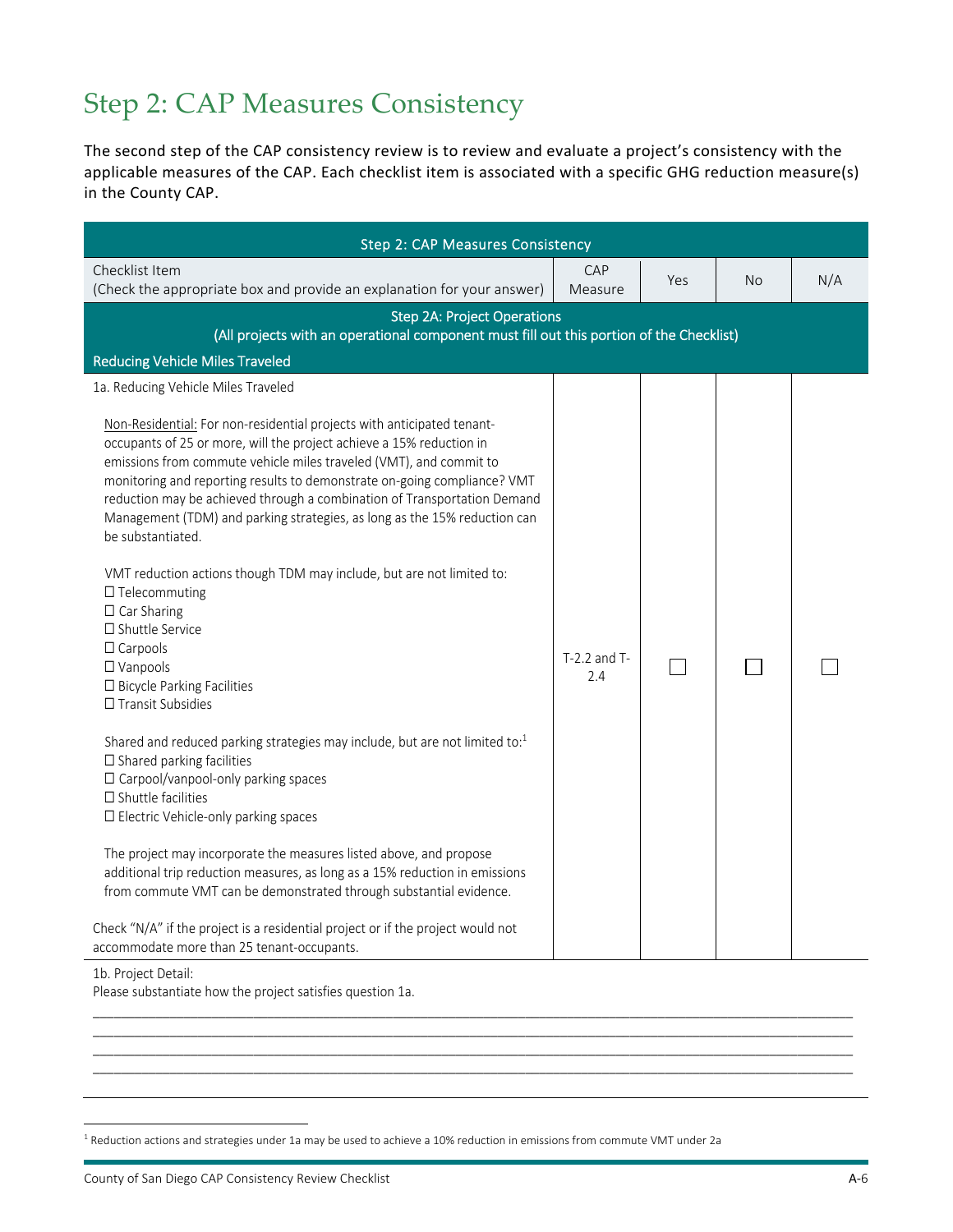| <b>Step 2: CAP Measures Consistency</b>                                                                                                                                                                                                                                                                                                                                                                                                                                                                                                                                                                                                         |                |     |           |     |
|-------------------------------------------------------------------------------------------------------------------------------------------------------------------------------------------------------------------------------------------------------------------------------------------------------------------------------------------------------------------------------------------------------------------------------------------------------------------------------------------------------------------------------------------------------------------------------------------------------------------------------------------------|----------------|-----|-----------|-----|
| Checklist Item<br>(Check the appropriate box and provide an explanation for your answer)                                                                                                                                                                                                                                                                                                                                                                                                                                                                                                                                                        | CAP<br>Measure | Yes | <b>No</b> | N/A |
| <b>Shared and Reduced Parking</b>                                                                                                                                                                                                                                                                                                                                                                                                                                                                                                                                                                                                               |                |     |           |     |
| 2a. Shared and Reduced Parking<br>Non-Residential: For non-residential projects with anticipated tenant-<br>occupants of 24 or less, will the project implement shared and reduced<br>parking strategies that achieves a 10% reduction in emissions from commute<br>VMT?<br>Shared and reduced parking strategies may include, but are not limited to:<br>$\Box$ Shared parking facilities<br>$\Box$ Carpool/vanpool-only parking spaces<br>$\Box$ Shuttle facilities<br>$\Box$ Electric Vehicle-only parking spaces<br>Check "N/A" if the project is a residential project or if the project would<br>accommodate 25 or more tenant-occupants. | $T-2.4$        |     |           |     |
| 2b. Project Detail:                                                                                                                                                                                                                                                                                                                                                                                                                                                                                                                                                                                                                             |                |     |           |     |

\_\_\_\_\_\_\_\_\_\_\_\_\_\_\_\_\_\_\_\_\_\_\_\_\_\_\_\_\_\_\_\_\_\_\_\_\_\_\_\_\_\_\_\_\_\_\_\_\_\_\_\_\_\_\_\_\_\_\_\_\_\_\_\_\_\_\_\_\_\_\_\_\_\_\_\_\_\_\_\_\_\_\_\_\_\_\_\_\_\_\_\_\_\_\_\_\_\_\_\_\_\_\_\_\_\_\_\_\_ \_\_\_\_\_\_\_\_\_\_\_\_\_\_\_\_\_\_\_\_\_\_\_\_\_\_\_\_\_\_\_\_\_\_\_\_\_\_\_\_\_\_\_\_\_\_\_\_\_\_\_\_\_\_\_\_\_\_\_\_\_\_\_\_\_\_\_\_\_\_\_\_\_\_\_\_\_\_\_\_\_\_\_\_\_\_\_\_\_\_\_\_\_\_\_\_\_\_\_\_\_\_\_\_\_\_\_\_\_ \_\_\_\_\_\_\_\_\_\_\_\_\_\_\_\_\_\_\_\_\_\_\_\_\_\_\_\_\_\_\_\_\_\_\_\_\_\_\_\_\_\_\_\_\_\_\_\_\_\_\_\_\_\_\_\_\_\_\_\_\_\_\_\_\_\_\_\_\_\_\_\_\_\_\_\_\_\_\_\_\_\_\_\_\_\_\_\_\_\_\_\_\_\_\_\_\_\_\_\_\_\_\_\_\_\_\_\_\_ \_\_\_\_\_\_\_\_\_\_\_\_\_\_\_\_\_\_\_\_\_\_\_\_\_\_\_\_\_\_\_\_\_\_\_\_\_\_\_\_\_\_\_\_\_\_\_\_\_\_\_\_\_\_\_\_\_\_\_\_\_\_\_\_\_\_\_\_\_\_\_\_\_\_\_\_\_\_\_\_\_\_\_\_\_\_\_\_\_\_\_\_\_\_\_\_\_\_\_\_\_\_\_\_\_\_\_\_\_ \_\_\_\_\_\_\_\_\_\_\_\_\_\_\_\_\_\_\_\_\_\_\_\_\_\_\_\_\_\_\_\_\_\_\_\_\_\_\_\_\_\_\_\_\_\_\_\_\_\_\_\_\_\_\_\_\_\_\_\_\_\_\_\_\_\_\_\_\_\_\_\_\_\_\_\_\_\_\_\_\_\_\_\_\_\_\_\_\_\_\_\_\_\_\_\_\_\_\_\_\_\_\_\_\_\_\_\_\_

Please substantiate how the project satisfies question 2a.

#### \_\_\_\_\_\_\_\_\_\_\_\_\_\_\_\_\_\_\_\_\_\_\_\_\_\_\_\_\_\_\_\_\_\_\_\_\_\_\_\_\_\_\_\_\_\_\_\_\_\_\_\_\_\_\_\_\_\_\_\_\_\_\_\_\_\_\_\_\_\_\_\_\_\_\_\_\_\_\_\_\_\_\_\_\_\_\_\_\_\_\_\_\_\_\_\_\_\_\_\_\_\_\_\_\_\_\_\_\_ Water Heating Systems 3a. Electric or Alternatively‐Fueled Water Heating Systems Residential: For projects that include residential construction, will the project, as a condition of approval, install the following types of electric or alternatively‐ fueled water heating system(s)? Please check which types of system(s) will be installed:  $\Box$  $\Box$  $\Box$ ☐ Solar thermal water heater E‐1.2 ☐ Tankless electric water heater ☐ Storage electric water heaters ☐ Electric heat pump water heater ☐ Tankless gas water heater ☐ Other Check "N/A" if the project does not contain any residential buildings. 3b. Project Detail:

\_\_\_\_\_\_\_\_\_\_\_\_\_\_\_\_\_\_\_\_\_\_\_\_\_\_\_\_\_\_\_\_\_\_\_\_\_\_\_\_\_\_\_\_\_\_\_\_\_\_\_\_\_\_\_\_\_\_\_\_\_\_\_\_\_\_\_\_\_\_\_\_\_\_\_\_\_\_\_\_\_\_\_\_\_\_\_\_\_\_\_\_\_\_\_\_\_\_\_\_\_\_\_\_\_\_\_\_\_ \_\_\_\_\_\_\_\_\_\_\_\_\_\_\_\_\_\_\_\_\_\_\_\_\_\_\_\_\_\_\_\_\_\_\_\_\_\_\_\_\_\_\_\_\_\_\_\_\_\_\_\_\_\_\_\_\_\_\_\_\_\_\_\_\_\_\_\_\_\_\_\_\_\_\_\_\_\_\_\_\_\_\_\_\_\_\_\_\_\_\_\_\_\_\_\_\_\_\_\_\_\_\_\_\_\_\_\_\_ \_\_\_\_\_\_\_\_\_\_\_\_\_\_\_\_\_\_\_\_\_\_\_\_\_\_\_\_\_\_\_\_\_\_\_\_\_\_\_\_\_\_\_\_\_\_\_\_\_\_\_\_\_\_\_\_\_\_\_\_\_\_\_\_\_\_\_\_\_\_\_\_\_\_\_\_\_\_\_\_\_\_\_\_\_\_\_\_\_\_\_\_\_\_\_\_\_\_\_\_\_\_\_\_\_\_\_\_\_ \_\_\_\_\_\_\_\_\_\_\_\_\_\_\_\_\_\_\_\_\_\_\_\_\_\_\_\_\_\_\_\_\_\_\_\_\_\_\_\_\_\_\_\_\_\_\_\_\_\_\_\_\_\_\_\_\_\_\_\_\_\_\_\_\_\_\_\_\_\_\_\_\_\_\_\_\_\_\_\_\_\_\_\_\_\_\_\_\_\_\_\_\_\_\_\_\_\_\_\_\_\_\_\_\_\_\_\_\_ \_\_\_\_\_\_\_\_\_\_\_\_\_\_\_\_\_\_\_\_\_\_\_\_\_\_\_\_\_\_\_\_\_\_\_\_\_\_\_\_\_\_\_\_\_\_\_\_\_\_\_\_\_\_\_\_\_\_\_\_\_\_\_\_\_\_\_\_\_\_\_\_\_\_\_\_\_\_\_\_\_\_\_\_\_\_\_\_\_\_\_\_\_\_\_\_\_\_\_\_\_\_\_\_\_\_\_\_\_ \_\_\_\_\_\_\_\_\_\_\_\_\_\_\_\_\_\_\_\_\_\_\_\_\_\_\_\_\_\_\_\_\_\_\_\_\_\_\_\_\_\_\_\_\_\_\_\_\_\_\_\_\_\_\_\_\_\_\_\_\_\_\_\_\_\_\_\_\_\_\_\_\_\_\_\_\_\_\_\_\_\_\_\_\_\_\_\_\_\_\_\_\_\_\_\_\_\_\_\_\_\_\_\_\_\_\_\_\_ \_\_\_\_\_\_\_\_\_\_\_\_\_\_\_\_\_\_\_\_\_\_\_\_\_\_\_\_\_\_\_\_\_\_\_\_\_\_\_\_\_\_\_\_\_\_\_\_\_\_\_\_\_\_\_\_\_\_\_\_\_\_\_\_\_\_\_\_\_\_\_\_\_\_\_\_\_\_\_\_\_\_\_\_\_\_\_\_\_\_\_\_\_\_\_\_\_\_\_\_\_\_\_\_\_\_\_\_\_ \_\_\_\_\_\_\_\_\_\_\_\_\_\_\_\_\_\_\_\_\_\_\_\_\_\_\_\_\_\_\_\_\_\_\_\_\_\_\_\_\_\_\_\_\_\_\_\_\_\_\_\_\_\_\_\_\_\_\_\_\_\_\_\_\_\_\_\_\_\_\_\_\_\_\_\_\_\_\_\_\_\_\_\_\_\_\_\_\_\_\_\_\_\_\_\_\_\_\_\_\_\_\_\_\_\_\_\_\_

Please substantiate how the project satisfies question 3a.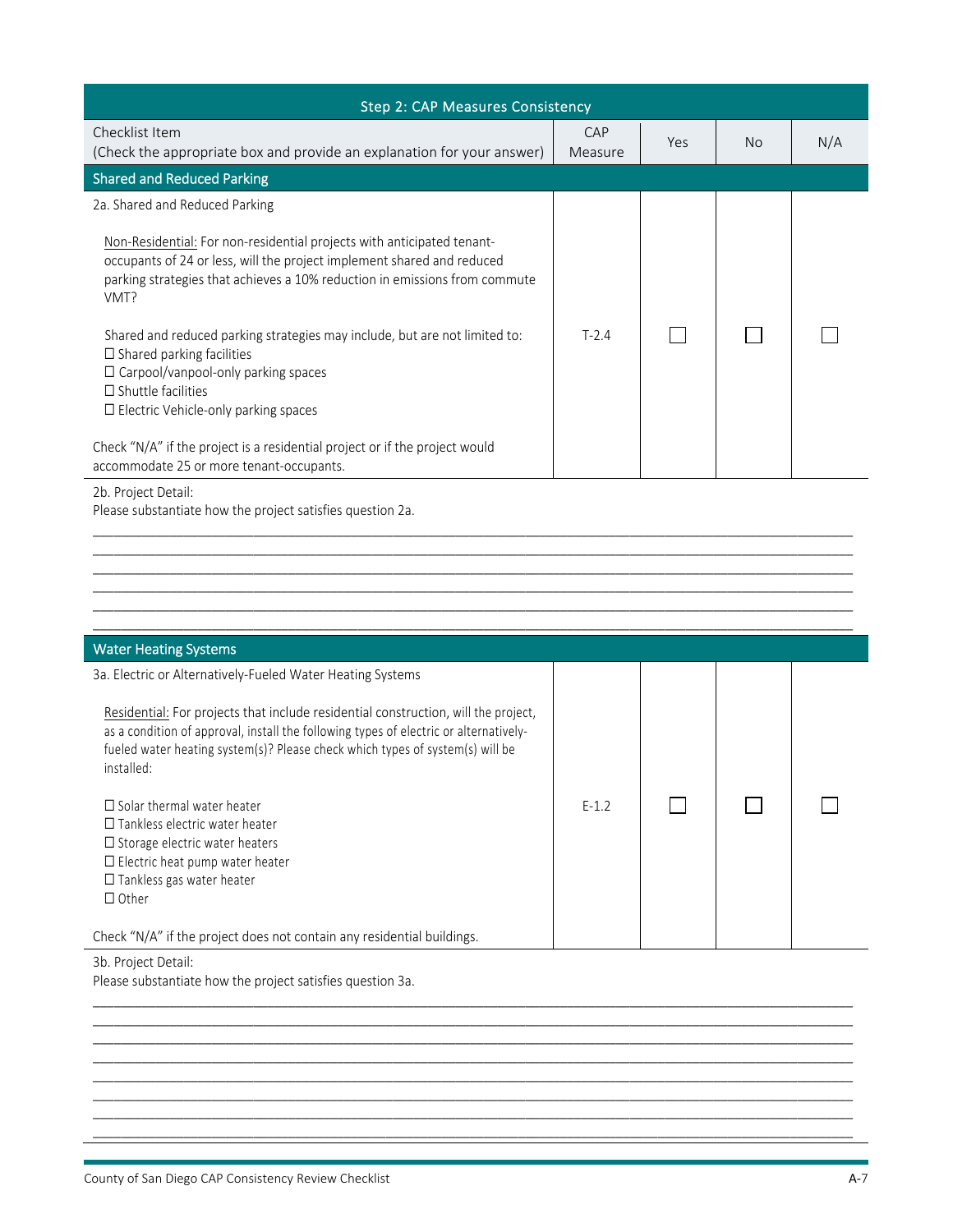| <b>Step 2: CAP Measures Consistency</b>                                                                                                                                                                                                                                                                                                                                                                                                                                                                                                                                                                                                       |                |     |           |     |
|-----------------------------------------------------------------------------------------------------------------------------------------------------------------------------------------------------------------------------------------------------------------------------------------------------------------------------------------------------------------------------------------------------------------------------------------------------------------------------------------------------------------------------------------------------------------------------------------------------------------------------------------------|----------------|-----|-----------|-----|
| Checklist Item<br>(Check the appropriate box and provide an explanation for your answer)                                                                                                                                                                                                                                                                                                                                                                                                                                                                                                                                                      | CAP<br>Measure | Yes | <b>No</b> | N/A |
| <b>Water-Efficient Appliances and Plumbing Fixtures</b>                                                                                                                                                                                                                                                                                                                                                                                                                                                                                                                                                                                       |                |     |           |     |
| 4a. Water Efficient Appliances and Plumbing Fixtures                                                                                                                                                                                                                                                                                                                                                                                                                                                                                                                                                                                          |                |     |           |     |
| Residential: For new residential projects, will the project comply with all of<br>the following water efficiency and conservation BMPs <sup>2</sup> ?<br>$\Box$ Kitchen Faucets: The maximum flow rate of kitchen faucets shall not exceed 1.5<br>gallons per minute at 60 psi. Kitchen faucets may temporarily increase the flow<br>above the maximum rate, but not to exceed 2.2 gallons per minute at 60 psi,<br>and must default to a maximum flow rate of 1.5 gallons per minute at 60 psi <sup>3</sup> .<br>$\square$ Energy Efficient Appliances: Install at least one qualified ENERGY STAR<br>dishwasher or clothes washer per unit. | $W-1.1$        |     |           |     |
| Check "N/A" if the project is a non-residential project.                                                                                                                                                                                                                                                                                                                                                                                                                                                                                                                                                                                      |                |     |           |     |
| 4b. Project Detail:<br>Please substantiate how the project satisfies question 4a.                                                                                                                                                                                                                                                                                                                                                                                                                                                                                                                                                             |                |     |           |     |
|                                                                                                                                                                                                                                                                                                                                                                                                                                                                                                                                                                                                                                               |                |     |           |     |

| <b>Rain Barrel Installations</b>                                                                                                                                                                                 |         |  |  |
|------------------------------------------------------------------------------------------------------------------------------------------------------------------------------------------------------------------|---------|--|--|
| 5a. Rain Barrel Installations                                                                                                                                                                                    |         |  |  |
| Residential: For new residential projects, will the project make use of<br>incentives to install one rain barrel per every 500 square feet of available roof<br>area?                                            | $W-2.1$ |  |  |
| Check "N/A" if the project is a non-residential project; if State, regional or local<br>incentives/rebates to purchase rain barrels are not available; or if funding for<br>programs/rebates has been exhausted. |         |  |  |
| 5b. Project Detail:                                                                                                                                                                                              |         |  |  |

\_\_\_\_\_\_\_\_\_\_\_\_\_\_\_\_\_\_\_\_\_\_\_\_\_\_\_\_\_\_\_\_\_\_\_\_\_\_\_\_\_\_\_\_\_\_\_\_\_\_\_\_\_\_\_\_\_\_\_\_\_\_\_\_\_\_\_\_\_\_\_\_\_\_\_\_\_\_\_\_\_\_\_\_\_\_\_\_\_\_\_\_\_\_\_\_\_\_\_\_\_\_\_\_\_\_\_\_\_ \_\_\_\_\_\_\_\_\_\_\_\_\_\_\_\_\_\_\_\_\_\_\_\_\_\_\_\_\_\_\_\_\_\_\_\_\_\_\_\_\_\_\_\_\_\_\_\_\_\_\_\_\_\_\_\_\_\_\_\_\_\_\_\_\_\_\_\_\_\_\_\_\_\_\_\_\_\_\_\_\_\_\_\_\_\_\_\_\_\_\_\_\_\_\_\_\_\_\_\_\_\_\_\_\_\_\_\_\_ \_\_\_\_\_\_\_\_\_\_\_\_\_\_\_\_\_\_\_\_\_\_\_\_\_\_\_\_\_\_\_\_\_\_\_\_\_\_\_\_\_\_\_\_\_\_\_\_\_\_\_\_\_\_\_\_\_\_\_\_\_\_\_\_\_\_\_\_\_\_\_\_\_\_\_\_\_\_\_\_\_\_\_\_\_\_\_\_\_\_\_\_\_\_\_\_\_\_\_\_\_\_\_\_\_\_\_\_\_ \_\_\_\_\_\_\_\_\_\_\_\_\_\_\_\_\_\_\_\_\_\_\_\_\_\_\_\_\_\_\_\_\_\_\_\_\_\_\_\_\_\_\_\_\_\_\_\_\_\_\_\_\_\_\_\_\_\_\_\_\_\_\_\_\_\_\_\_\_\_\_\_\_\_\_\_\_\_\_\_\_\_\_\_\_\_\_\_\_\_\_\_\_\_\_\_\_\_\_\_\_\_\_\_\_\_\_\_\_ \_\_\_\_\_\_\_\_\_\_\_\_\_\_\_\_\_\_\_\_\_\_\_\_\_\_\_\_\_\_\_\_\_\_\_\_\_\_\_\_\_\_\_\_\_\_\_\_\_\_\_\_\_\_\_\_\_\_\_\_\_\_\_\_\_\_\_\_\_\_\_\_\_\_\_\_\_\_\_\_\_\_\_\_\_\_\_\_\_\_\_\_\_\_\_\_\_\_\_\_\_\_\_\_\_\_\_\_\_ \_\_\_\_\_\_\_\_\_\_\_\_\_\_\_\_\_\_\_\_\_\_\_\_\_\_\_\_\_\_\_\_\_\_\_\_\_\_\_\_\_\_\_\_\_\_\_\_\_\_\_\_\_\_\_\_\_\_\_\_\_\_\_\_\_\_\_\_\_\_\_\_\_\_\_\_\_\_\_\_\_\_\_\_\_\_\_\_\_\_\_\_\_\_\_\_\_\_\_\_\_\_\_\_\_\_\_\_\_ \_\_\_\_\_\_\_\_\_\_\_\_\_\_\_\_\_\_\_\_\_\_\_\_\_\_\_\_\_\_\_\_\_\_\_\_\_\_\_\_\_\_\_\_\_\_\_\_\_\_\_\_\_\_\_\_\_\_\_\_\_\_\_\_\_\_\_\_\_\_\_\_\_\_\_\_\_\_\_\_\_\_\_\_\_\_\_\_\_\_\_\_\_\_\_\_\_\_\_\_\_\_\_\_\_\_\_\_\_ \_\_\_\_\_\_\_\_\_\_\_\_\_\_\_\_\_\_\_\_\_\_\_\_\_\_\_\_\_\_\_\_\_\_\_\_\_\_\_\_\_\_\_\_\_\_\_\_\_\_\_\_\_\_\_\_\_\_\_\_\_\_\_\_\_\_\_\_\_\_\_\_\_\_\_\_\_\_\_\_\_\_\_\_\_\_\_\_\_\_\_\_\_\_\_\_\_\_\_\_\_\_\_\_\_\_\_\_\_ \_\_\_\_\_\_\_\_\_\_\_\_\_\_\_\_\_\_\_\_\_\_\_\_\_\_\_\_\_\_\_\_\_\_\_\_\_\_\_\_\_\_\_\_\_\_\_\_\_\_\_\_\_\_\_\_\_\_\_\_\_\_\_\_\_\_\_\_\_\_\_\_\_\_\_\_\_\_\_\_\_\_\_\_\_\_\_\_\_\_\_\_\_\_\_\_\_\_\_\_\_\_\_\_\_\_\_\_\_ \_\_\_\_\_\_\_\_\_\_\_\_\_\_\_\_\_\_\_\_\_\_\_\_\_\_\_\_\_\_\_\_\_\_\_\_\_\_\_\_\_\_\_\_\_\_\_\_\_\_\_\_\_\_\_\_\_\_\_\_\_\_\_\_\_\_\_\_\_\_\_\_\_\_\_\_\_\_\_\_\_\_\_\_\_\_\_\_\_\_\_\_\_\_\_\_\_\_\_\_\_\_\_\_\_\_\_\_\_

\_\_\_\_\_\_\_\_\_\_\_\_\_\_\_\_\_\_\_\_\_\_\_\_\_\_\_\_\_\_\_\_\_\_\_\_\_\_\_\_\_\_\_\_\_\_\_\_\_\_\_\_\_\_\_\_\_\_\_\_\_\_\_\_\_\_\_\_\_\_\_\_\_\_\_\_\_\_\_\_\_\_\_\_\_\_\_\_\_\_\_\_\_\_\_\_\_\_\_\_\_\_\_\_\_\_\_\_\_

Please substantiate how the project satisfies question 5a.

 $\overline{a}$ 

<sup>&</sup>lt;sup>2</sup> CALGreen Tier 1 residential voluntary measure A4.303 of the California Green Building Standards Code.

<sup>&</sup>lt;sup>3</sup> Where complying faucets are unavailable, aerators or other means may be used to achieve reduction.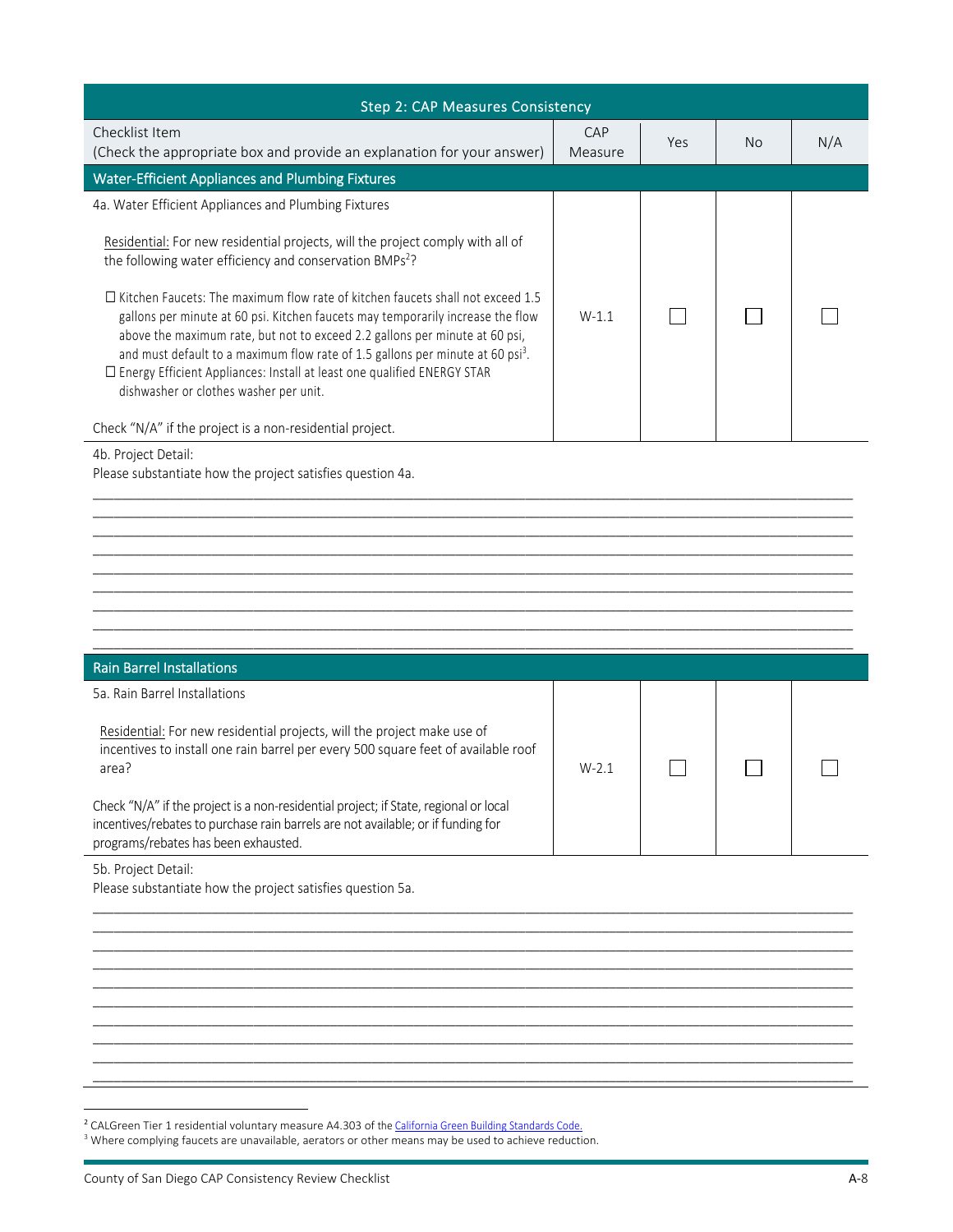| <b>Step 2: CAP Measures Consistency</b>                                                                                                                                                                                                                                     |                |     |           |     |
|-----------------------------------------------------------------------------------------------------------------------------------------------------------------------------------------------------------------------------------------------------------------------------|----------------|-----|-----------|-----|
| Checklist Item<br>(Check the appropriate box and provide an explanation for your answer)                                                                                                                                                                                    | CAP<br>Measure | Yes | <b>No</b> | N/A |
| <b>Reduce Outdoor Water Use</b>                                                                                                                                                                                                                                             |                |     |           |     |
| 6a. Reduce Outdoor Water Use                                                                                                                                                                                                                                                |                |     |           |     |
| Residential: Will the project submit a Landscape Document Package that is<br>compliant with the County's Water Conservation in Landscaping Ordinance <sup>4</sup><br>and demonstrates a 40% reduction in current Maximum Applied Water<br>Allowance (MAWA) for outdoor use? |                |     |           |     |
| Non-Residential: Will the project submit a Landscape Document Package that<br>is compliant with the County's Water Conservation in Landscaping Ordinance<br>and demonstrates a 40% reduction in current MAWA for outdoor use?                                               | $W-1.2$        |     |           |     |
| Check "N/A" if the project does not propose any landscaping, or if the aggregate<br>landscaped area is between 500 - 2,499 square feet and elects to comply with<br>the Prescriptive Compliance Option within the Water Conservation in<br>Landscaping Ordinance.           |                |     |           |     |
| 6b. Project Detail:<br>Please substantiate how the project satisfies question 6a.                                                                                                                                                                                           |                |     |           |     |
|                                                                                                                                                                                                                                                                             |                |     |           |     |
|                                                                                                                                                                                                                                                                             |                |     |           |     |
|                                                                                                                                                                                                                                                                             |                |     |           |     |
| Agricultural and Farming Operations <sup>5</sup>                                                                                                                                                                                                                            |                |     |           |     |
| 7a. Agricultural and Farming Equipment                                                                                                                                                                                                                                      |                |     |           |     |
| Will the project use the San Diego County Air Pollution Control District's<br>(SDAPCD's) farm equipment incentive program to convert gas- and diesel-<br>powered farm equipment to electric equipment?                                                                      | $A-1.1$        |     |           |     |
| Check "N/A" if the project does not contain any agricultural or farming<br>operations; if the SDAPCD incentive program is no longer available; or if funding for<br>the incentive program has been exhausted.                                                               |                |     |           |     |
| 7b. Project Detail:                                                                                                                                                                                                                                                         |                |     |           |     |

Please substantiate how the project satisfies question 7a.

\_\_\_\_\_\_\_\_\_\_\_\_\_\_\_\_\_\_\_\_\_\_\_\_\_\_\_\_\_\_\_\_\_\_\_\_\_\_\_\_\_\_\_\_\_\_\_\_\_\_\_\_\_\_\_\_\_\_\_\_\_\_\_\_\_\_\_\_\_\_\_\_\_\_\_\_\_\_\_\_\_\_\_\_\_\_\_\_\_\_\_\_\_\_\_\_\_\_\_\_\_\_\_\_\_\_\_\_\_ \_\_\_\_\_\_\_\_\_\_\_\_\_\_\_\_\_\_\_\_\_\_\_\_\_\_\_\_\_\_\_\_\_\_\_\_\_\_\_\_\_\_\_\_\_\_\_\_\_\_\_\_\_\_\_\_\_\_\_\_\_\_\_\_\_\_\_\_\_\_\_\_\_\_\_\_\_\_\_\_\_\_\_\_\_\_\_\_\_\_\_\_\_\_\_\_\_\_\_\_\_\_\_\_\_\_\_\_\_ \_\_\_\_\_\_\_\_\_\_\_\_\_\_\_\_\_\_\_\_\_\_\_\_\_\_\_\_\_\_\_\_\_\_\_\_\_\_\_\_\_\_\_\_\_\_\_\_\_\_\_\_\_\_\_\_\_\_\_\_\_\_\_\_\_\_\_\_\_\_\_\_\_\_\_\_\_\_\_\_\_\_\_\_\_\_\_\_\_\_\_\_\_\_\_\_\_\_\_\_\_\_\_\_\_\_\_\_\_ \_\_\_\_\_\_\_\_\_\_\_\_\_\_\_\_\_\_\_\_\_\_\_\_\_\_\_\_\_\_\_\_\_\_\_\_\_\_\_\_\_\_\_\_\_\_\_\_\_\_\_\_\_\_\_\_\_\_\_\_\_\_\_\_\_\_\_\_\_\_\_\_\_\_\_\_\_\_\_\_\_\_\_\_\_\_\_\_\_\_\_\_\_\_\_\_\_\_\_\_\_\_\_\_\_\_\_\_\_ \_\_\_\_\_\_\_\_\_\_\_\_\_\_\_\_\_\_\_\_\_\_\_\_\_\_\_\_\_\_\_\_\_\_\_\_\_\_\_\_\_\_\_\_\_\_\_\_\_\_\_\_\_\_\_\_\_\_\_\_\_\_\_\_\_\_\_\_\_\_\_\_\_\_\_\_\_\_\_\_\_\_\_\_\_\_\_\_\_\_\_\_\_\_\_\_\_\_\_\_\_\_\_\_\_\_\_\_\_ \_\_\_\_\_\_\_\_\_\_\_\_\_\_\_\_\_\_\_\_\_\_\_\_\_\_\_\_\_\_\_\_\_\_\_\_\_\_\_\_\_\_\_\_\_\_\_\_\_\_\_\_\_\_\_\_\_\_\_\_\_\_\_\_\_\_\_\_\_\_\_\_\_\_\_\_\_\_\_\_\_\_\_\_\_\_\_\_\_\_\_\_\_\_\_\_\_\_\_\_\_\_\_\_\_\_\_\_\_ \_\_\_\_\_\_\_\_\_\_\_\_\_\_\_\_\_\_\_\_\_\_\_\_\_\_\_\_\_\_\_\_\_\_\_\_\_\_\_\_\_\_\_\_\_\_\_\_\_\_\_\_\_\_\_\_\_\_\_\_\_\_\_\_\_\_\_\_\_\_\_\_\_\_\_\_\_\_\_\_\_\_\_\_\_\_\_\_\_\_\_\_\_\_\_\_\_\_\_\_\_\_\_\_\_\_\_\_\_ \_\_\_\_\_\_\_\_\_\_\_\_\_\_\_\_\_\_\_\_\_\_\_\_\_\_\_\_\_\_\_\_\_\_\_\_\_\_\_\_\_\_\_\_\_\_\_\_\_\_\_\_\_\_\_\_\_\_\_\_\_\_\_\_\_\_\_\_\_\_\_\_\_\_\_\_\_\_\_\_\_\_\_\_\_\_\_\_\_\_\_\_\_\_\_\_\_\_\_\_\_\_\_\_\_\_\_\_\_

 $\overline{a}$ 

<sup>&</sup>lt;sup>4</sup> http://www.sandiegocounty.gov/content/dam/sdc/cob/ordinances/ord10427.pdf.

 $^5$  Existing agricultural operations would not be subject to questions 7 and 8 of the Checklist, unless a proposed expansion is subject to discretionary review and requires environmental review pursuant to CEQA.